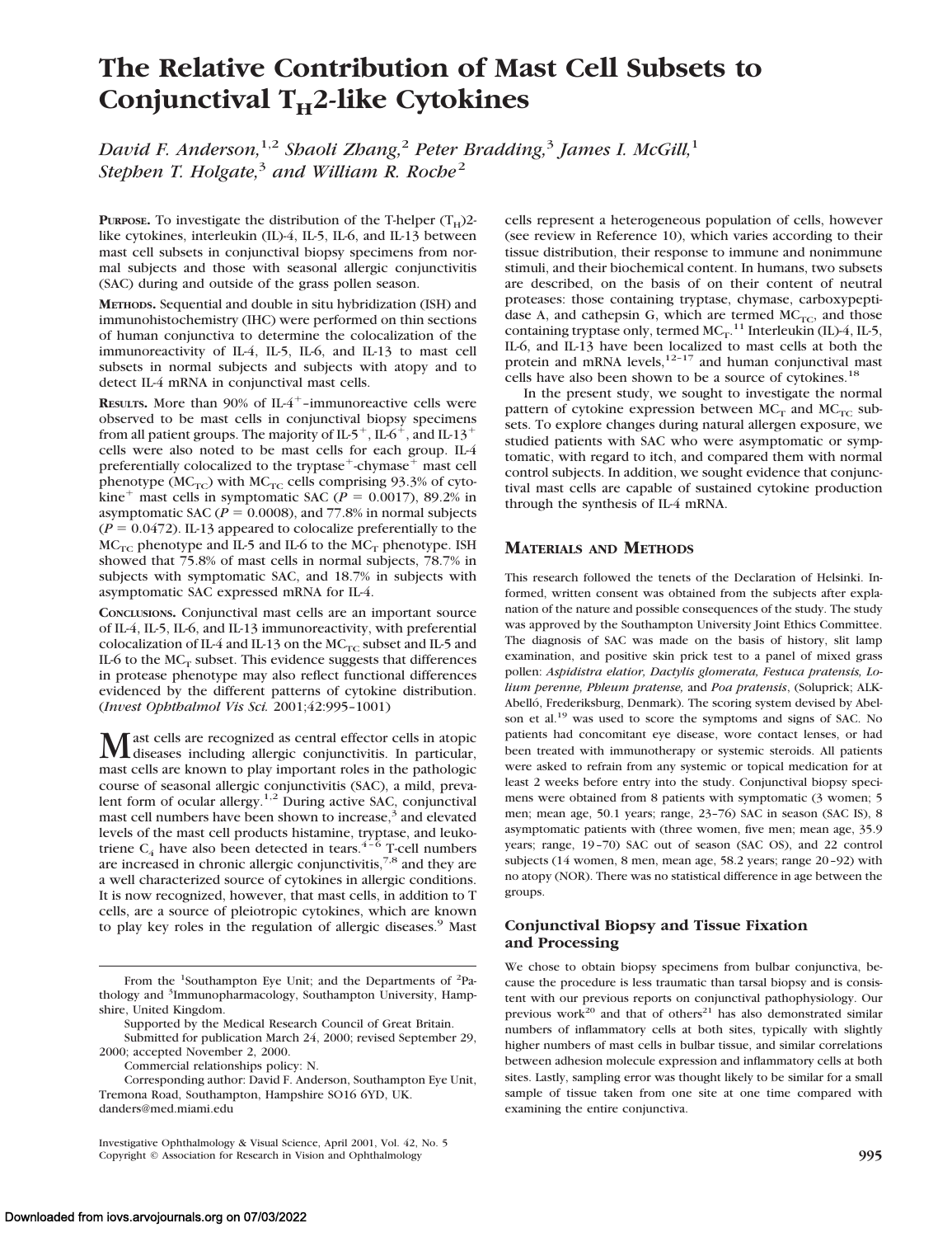After instillation of topical oxybuprocaine (Chauvin Pharmaceuticals, Romford, UK), a snip biopsy was performed in the upper bulbar conjunctiva. Specimens were divided into two pieces, one sample processed for IHC and the other for ISH. Tissue samples for IHC were immersed immediately into chilled acetone containing protease inhibitors (2 mM phenylmethylsulfonyl fluoride and 20 mM iodoacetamide) and stored overnight at  $-20^{\circ}$ C. They were then processed into a water-soluble resin, glycol methacrylate (GMA), as described previously.22 The blocks were polymerized overnight at 4°C and stored at  $-20^{\circ}$ C in airtight containers containing silica resin. Samples for ISH were immersed in 10% neutral buffered formalin for overnight fixation and processed into paraffin wax using an automatic processor (Hypercentre 2; Shandon, Cheshire, UK).

#### **Antibody and Riboprobe Sources**

The following monoclonal antibodies (mAbs) were obtained from the following sources: AA1, Andrew F. Walls (Clinical Pharmacology, Southampton University, UK); MAB1254, Chemicon (Harrow, UK); 3H4 and 4D9, Christophe Heusser (Ciba–Geigy, Basel, Switzerland); MAB7, Laurie McNamee (Glaxo SmithKline, Oxbridge, UK); 104B11, Paul Hissey (Glaxo SmithKline); MAB 213, R&D Systems (Oxford, UK); UCHT1, Dako (High Wycombe, UK); M9269, Sigma (Poole, UK); streptavidin-biotin-peroxidase complexes (SBP), Dako; fluorescein isothiocyanate (FITC) anti-mouse, Dako; and anti-digoxigenin antibody, Boehringer–Mannheim (East Sussex, UK).

## **In Situ Hybridization**

IHC was performed as previously described.<sup>3</sup> Two-micrometer-thick sections were cut, floated onto 0.2% ammonia water, and picked up on poly-L-lysine–coated slides. Endogenous peroxidase activity was blocked by treatment with sodium azide 0.1% wt/vol and hydrogen peroxide 0.003% vol/vol. Nonspecific binding sites were blocked by incubation in tissue culture medium (Dulbecco's modified Eagle's medium and 20% fetal calf serum). Primary antibodies were applied overnight at room temperature. The following mouse  $\lg G_1$  mAbs were used at previously titrated optimal dilutions: AA1 to mast cell tryptase, MAB1254 to mast cell chymase, MAB7 to IL-5, 104B11 to IL-6, MAB 213 to IL-13, and UCHT1 to CD3. Two different mAbs to IL-4 were used, 3H4 and 4D9. 3H4 typically gives a ring staining pattern, suggesting detection of IL-4 epitopes expressed when the cytokine is at the cell surface, 4D9 gives a principally cytoplasmic staining pattern suggestive of stored IL-4.12 We used both mAbs, because our previous studies on the upper airway mucosa and conjunctiva had shown differences between IL-4 expression with regard to surface compared with stored IL-4.13,18 Control slides included omission of the primary antibody, and because all other mAbs were IgG, a nonspecific IgG<sub>1</sub> mAb at the highest concentration for a primary antibody was also used (M9269). The absence of  $IgG_1$  cross-reactivity was confirmed by preliminary experiments using an additional biotin-blocking stage after ISH, which showed no difference in staining quality between sections processed with or without this stage. After incubation with biotinylated secondstage antibodies (Dako), detection was achieved with streptavidinbiotin-peroxidase complexes (SBP), using aminoethylcarbazole to obtain a red reaction product.

## **Double IHC**

Four-micrometer-thick sections were cut and treated as for standard IHC. Primary antibodies to mast cell tryptase (AA1) and IL-4 (3H4) were applied as before and labeled with either SBP with fast red as a chromogen or FITC anti-mouse mAb. Propidium iodide was used as a counterstain and the cells detected using a confocal laser microscope (Leica, Cambridge, UK). Stringent controls were performed to ensure the specificity of the detection, with the omission of each primary antibody and, separately, the omission of each secondary antibody, followed by application of both detection systems.

## **IL-4 Riboprobe Synthesis**

A 0.3-kb human IL-4 cDNA insert from recombinant pUC18 (R&D Systems) was excised and subcloned into pSP70 (Promega, Southampton, UK) in its multiple cloning site based on the human IL-4 gene nucleic acid sequence published by Yokata.<sup>23</sup> The insert was oriented so that T7 promoter conduction would yield an antisense RNA transcript. *Hin*dIII or *Eco*RI digestion was then used to linearize the recombinant pSP70 IL-4. Digoxigenin-labeled antisense cDNA probe for IL-4 was synthesized by in vitro transcription (Boehringer–Mannheim) using 1 µg of *HindIII-linearized* pSP70 IL-4, 20 nanomoles of digoxigenin-uridine triphosphate, and 20 U of T7 RNA polymerase at 37°C. A sense IL-4 RNA probe was generated using the *Eco*RI digest of pSP70 IL-4 by SP6 RNA polymerase–conducted transcription. The synthesized RNA transcripts were checked by agarose gel electrophoresis to confirm a 300-bp fragment. The digoxigenin labeling of



**FIGURE 1.** Composite images showing immunostaining (**A** through **D**), confocal microscopy (**E**), and double ISH-IHC (**F**) of mast cell cytokines, T cells, and IL-4 mRNA in human conjunctival biopsy specimens.  $(A, B, and C)$  Sequential  $2-\mu m$  sections through the same specimen oriented for examination by using blood vessels  $(\star)$  as morphologic landmarks. Mast cell tryptase was seen as granular cytoplasmic staining (*thick open arrows*; **A**). The *arrows* highlight the same cells in the adjacent sections, but the labeling was for IL-4 (**B**), which appeared as a ring staining pattern using the mAb 3H4, and for mast cell chymase, which was seen as granular cytoplasmic staining  $(C)$ . (A, *thick solid arrow*) Tryptase<sup>+</sup> cell that did not colocalize with IL-4 or chymase.  $(A, B, thin solid arrow)$  Tryptase<sup>+</sup> mast cell that colocalized with IL-4 but not chymase. (**C**, *thin open arrow*) When granular staining alone was present but no nucleus was visualized, the cell was deemed not to show colocalization and was not counted. (**D**) T cells were clearly visible within the epithelium (*thick open arrows*) and the substantia propria (*thin open arrows*) using an mAb to CD3. A confocal micrograph illustrates simultaneous visualization of mast cell tryptase (>) and surface IL-4 (**E**, *thin open arrow*). (**F**) Double ISH-IHC detected the simultaneous expression of IL-4 mRNA as *dark blue-black* staining (*white arrow*) and mast cell tryptase as a *dark red* chromogen (*thin solid arrow*) within the same cell. Also seen are cells positive for IL-4 mRNA  $(\star)$ , which did not show immunoreactivity for tryptase.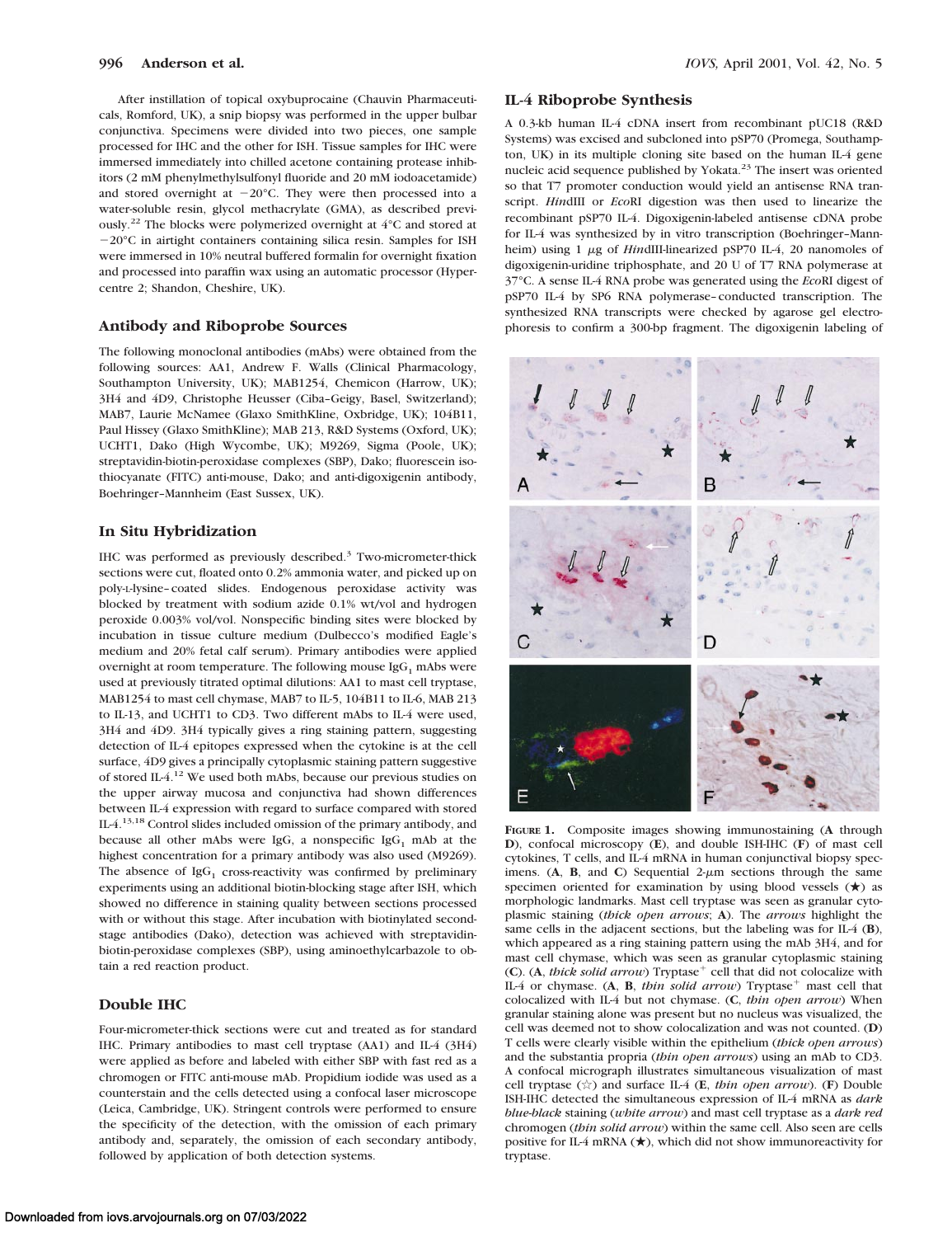

**FIGURE 2.** Total leukocyte and cytokine counts for each of the three study groups. T cells (EP), epithelial  $CD3<sup>+</sup>$  T cell count; T cells (SP), substantia propria  $CD3^+$  T cell count. Error bars show SEM for each count.

each RNA probe produced was confirmed by dot-blot immunostaining with anti-digoxigenin antibody (Boehringer–Mannheim).

#### **Immunohistochemistry**

ISH was performed as previously described.<sup>24</sup> Conjunctival biopsy specimens were fixed by overnight immersion in 10% neutral buffered formalin and processed as before. Four-micrometer-thick sections were cut, floated onto a water bath at 37°C, and picked up on aminopropyltriethoxysilane coated slides. Sections were dewaxed, rehydrated, and washed in diethylpyrocarbonate (DEPC)–treated water followed by immersion in 0.2 N HCl at room temperature. The sections were then transferred to preheated (70°C) SSC and washed before buffering in 50 mM Tris/HCl. Permeabilization was performed by proteinase K (Sigma) treatment at 5  $\mu$ g/ml at 37°C. Posttreatment fixation was achieved by immersion in 0.4% paraformaldehyde at 4°C. Before the hybridization of probe to target mRNA, the sections were incubated in the hybridization buffer. Fresh hybridization buffer was then added with digoxigenin-labeled antisense riboprobe at a final concentration of  $5$  ng/ $\mu$ l at 42°C overnight. Nonspecifically bound probe was removed by stringent washing using progressively decreasing salt concentrations of SSC at 42°C with the addition of formamide (30%) to the last wash. Nonspecific antibody-binding slides were blocked by washing in 3% bovine serum albumin (BSA)/0.1% Triton X-100 in Tris-buffered saline (TBS). Probe detection was achieved using antidigoxigenin alkaline phosphatase–conjugated antibody at 1:600 (Sigma) in TBS. Bound antibody was detected by characteristic blue-black staining with the chromogen nitrobluetetrazolium-5 bromo-4 chloro-3 indolyl phosphate (NBT-BCIP; Sigma). Negative control slides were produced using the sense IL-4 riboprobe and omission of riboprobe. Positive controls were performed using a 300-bp riboprobe for the constitutive cytoskeletal protein  $\beta$ -actin (Ambion, Oxford, UK).

#### **Double ISH-IHC**

The ISH protocol was followed by IHC, using the mAb AA1 to mast cell tryptase as described earlier. Control slides were treated identically and comprised a combination of sense probe and irrelevant antibody controls performed as part of the individual protocols for IHC and ISH.

# **Quantification and Statistical Analysis**

Cells were counted without knowledge of their original source. Only nucleated cells were counted, and all cells within each specimen were counted at a magnification of  $\times$ 400. To measure counting consistency, 20% of the slides were re-counted by the same observer, who was masked to the specimen number and group from which the slides were



**FIGURE 3.** Percentages of cells immunopositive for cytokines that were also identified as mast cells. Error bars show SEM for each count.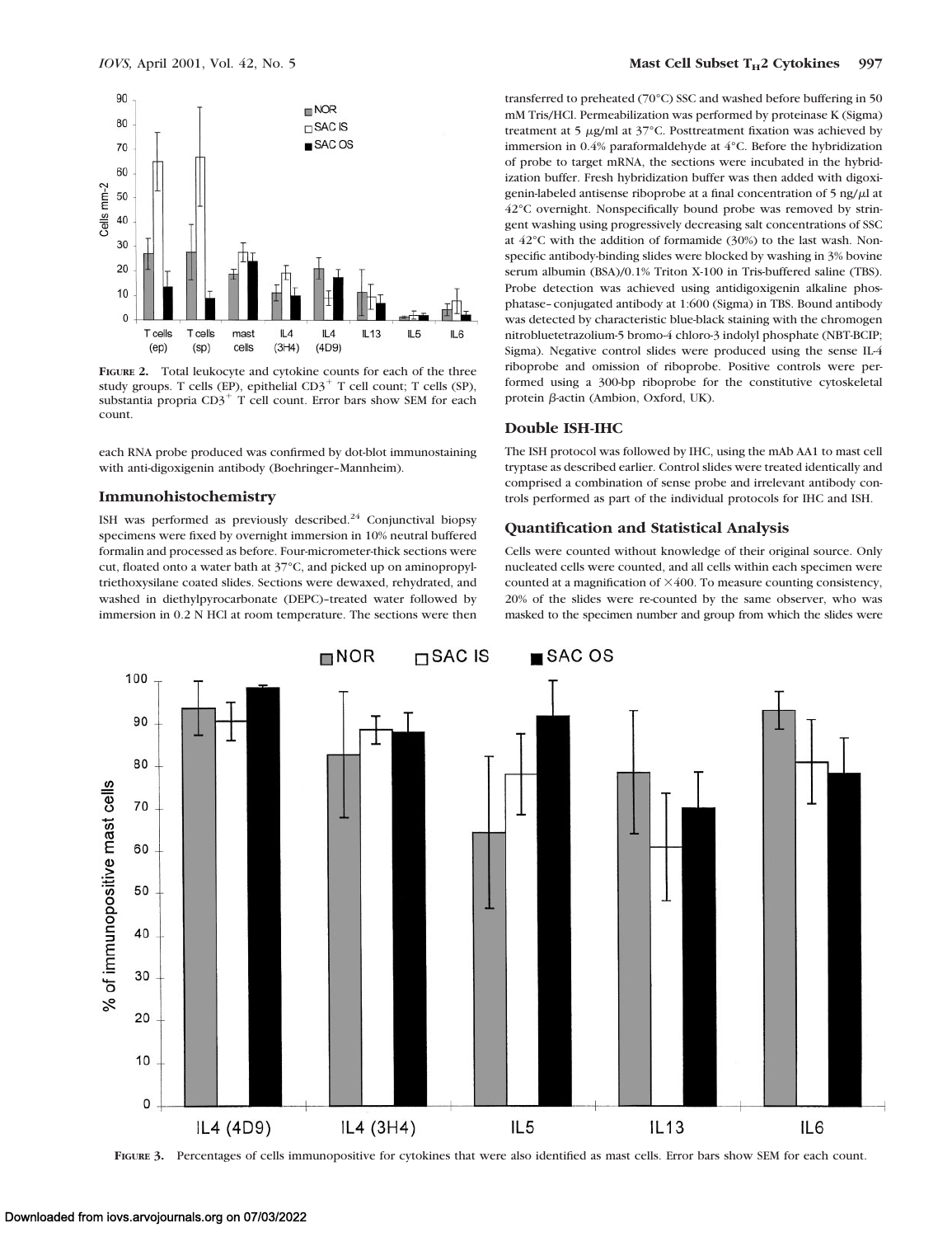

**FIGURE 4.** Distribution of mast cell phenotype in the total population of mast cells that were immunopositive for IL-4, using two different labels: (**A**) cell surface IL-4 using mAb 3H4 and (**B**) cytoplasmic IL-4 using mAb 4D9. The total proportion of  $MC_{TC}$  and  $MC_T$  cells in each case was 100%.

chosen. The area of lamina propria (in square millimeters) and length of the epithelium (in millimeters) was measured using a semiautomated image analysis system (Colorvision 1.7.4a; ImproVision, Warwick, UK; and Symantec, Cupertino, CA.). Using the method of Bland and Altman, $25$  a coefficient of repeatability (twice the SD of the log-transformed differences in counts) was calculated for the recounted slides.

Tryptase<sup> $+$ </sup> and/or chymase<sup> $+$ </sup> cells showed colocalized positivity to both the 3H4 or 4D9 mAbs for IL-4 and for IL-5, IL-6, and IL-13 by using a camera lucida to identify the same cells in adjacent sections. In addition, IL-4 was colocalized to  $CD3^+$  cells by using the 3H4 and 4D9 IL-4 mAbs and UCHT1 (CD3) mAb. Three random microscope fields with high cell counts were examined at  $\times$ 250 magnification. In cases in which immunoreactivity of positive granules could not be shown to colocalize on nucleated cells (Fig. 1C), the cells were not counted. Sections processed for double ISH-IHC were counted at a magnification of  $\times$ 400, and the number of cells positive for IL-4 mRNA, tryptase, and both IL-4 mRNA and tryptase was noted.

A nonparametric test, the Mann–Whitney test, was used to explore the relationship between data sets, with  $P \leq 0.05$  accepted as significant. All values are expressed as mean  $\pm$  SEM.

#### **RESULTS**

All symptomatic patients with SAC experienced itch, redness, and lacrimation, with an average symptom score of 6.75 (range, 5–8). Asymptomatic patients and normal control subjects had symptom scores of 0, with significant differences between scores of symptomatic and asymptomatic patients (*P*  $= 0.0008$ ) and between symptomatic patients and normal subjects ( $P = 0.007$ ).

Clear immunohistochemical staining for IL-4, IL-5, IL-6, IL-13, mast cell tryptase and chymase, and  $CD3^+$  T cells was observed, with no staining appearing on the control slides. Examination of sequential sections using morphologic landmarks to orient the specimen under the microscope enabled the identification of the same cells and the colocalization of cytokine product to mast cell subtypes (Figs. 1A, 1B, 1C).

The mAb 3H4 to IL-4 gave predominantly a ring staining pattern (Fig. 1B), although cytoplasmic staining was observed in a significant proportion of cells. This pattern was also imaged by double immunofluorescence confocal microscopy, which clearly demonstrated  $3H4$ <sup>+</sup> staining at the mast cell surface (Fig. 1E). Staining with the mAb 4D9 to IL-4 resulted in predominantly cytoplasmic staining, although ring staining was noted in a few cells. Immunostaining for IL-5, IL-6, and IL-13 was cytoplasmic, with very few cells displaying surface staining. Mast cells were observed to stain for both 3H4 and 4D9 mAbs in sequential sections. Although  $3H4$ <sup>+</sup> mast cells were often positive for both 3H4 and 4D9 epitopes of IL-4, this was not always the case.  $4D9^+$  mast cells were not always  $3H4^+$ , although the numbers in each group were too small to achieve a statistically significant comparison. In sequential sections from two biopsy specimens, one from a normal subject and one from a symptomatic patient, some mast cells were observed to be positive for IL-4, IL-5, and IL-6. No  $CD3^+$  cells were noted to show colocalization of either 3H4 or 4D9 immunoreactivity. Because  $CD3^+$  cells are recognized as an important source of cytokines in allergic diseases, it is possible that the failure of cytokine product to colocalize on these cells was due to the rapid export of cytokine from the cell with insufficient cytokine epitope available for immunodetection. Mast cells were predominantly located subepithelially and around blood vessels, with no mast cells noted in the epithelium in control specimens or in those from asymptomatic subjects. Two intraepithelial mast cells were observed in two symptomatic patients with SAC. Although the large majority of chymase<sup>+</sup> cells were also tryptase<sup>+</sup>, some chymase<sup>+</sup> cytokine<sup>+</sup>-only cells were observed.

#### **Leukocyte and Cytokine Counts**

Mast cell numbers were elevated in symptomatic patients with SAC (27.6  $\pm$  3.9/mm<sup>2</sup>) compared with asymptomatic (24.1  $\pm$ 3.3/mm<sup>2</sup>) and normal subjects (18.6  $\pm$  2.2/mm<sup>2</sup>; Fig. 2), although the difference did not reach statistical significance. Epithelial  $CD3^+$  cell numbers were noted to be significantly higher in symptomatic patients (64.9  $\pm$  12.0/mm<sup>2</sup>) than in asymptomatic patients  $(13.6 \pm 6.3/\text{mm}^2, P = 0.014)$  and normal control subjects (26.9  $\pm$  6.6 mm<sup>2</sup>, *P* = 0.03). CD3<sup>+</sup> cell numbers in the substantia propria were also significantly higher in symptomatic patients  $(66.9 \pm 20.3/\text{mm}^2)$  than in asymptomatic patients  $(9.0 \pm 2.8/\text{mm}^2, P = 0.0019; \text{Fig. 2})$  but not normal subjects  $(27.7 \pm 6.8/\text{mm}^2, P = \text{nonsignificant [ns]})$ . Although mean epithelial and substantia propria  $CD3^+$  cell numbers were almost double in normal control subjects compared with asymptomatic patients, these differences were not statistically significant, probably because of the data variation.

Intraepithelial IL- $4^+$  mast cells were observed in two symptomatic patients, but immunoreactivity was otherwise restricted to substantia propria cells. Of interest was the increased number of  $3H4$ <sup>+</sup> cells in tissue specimens from symptomatic patients  $(19.3 \pm 2.9/\text{mm}^2)$  compared with asymptomatic patients  $(9.9 \pm 3.6/\text{mm}^2)$  and normal subjects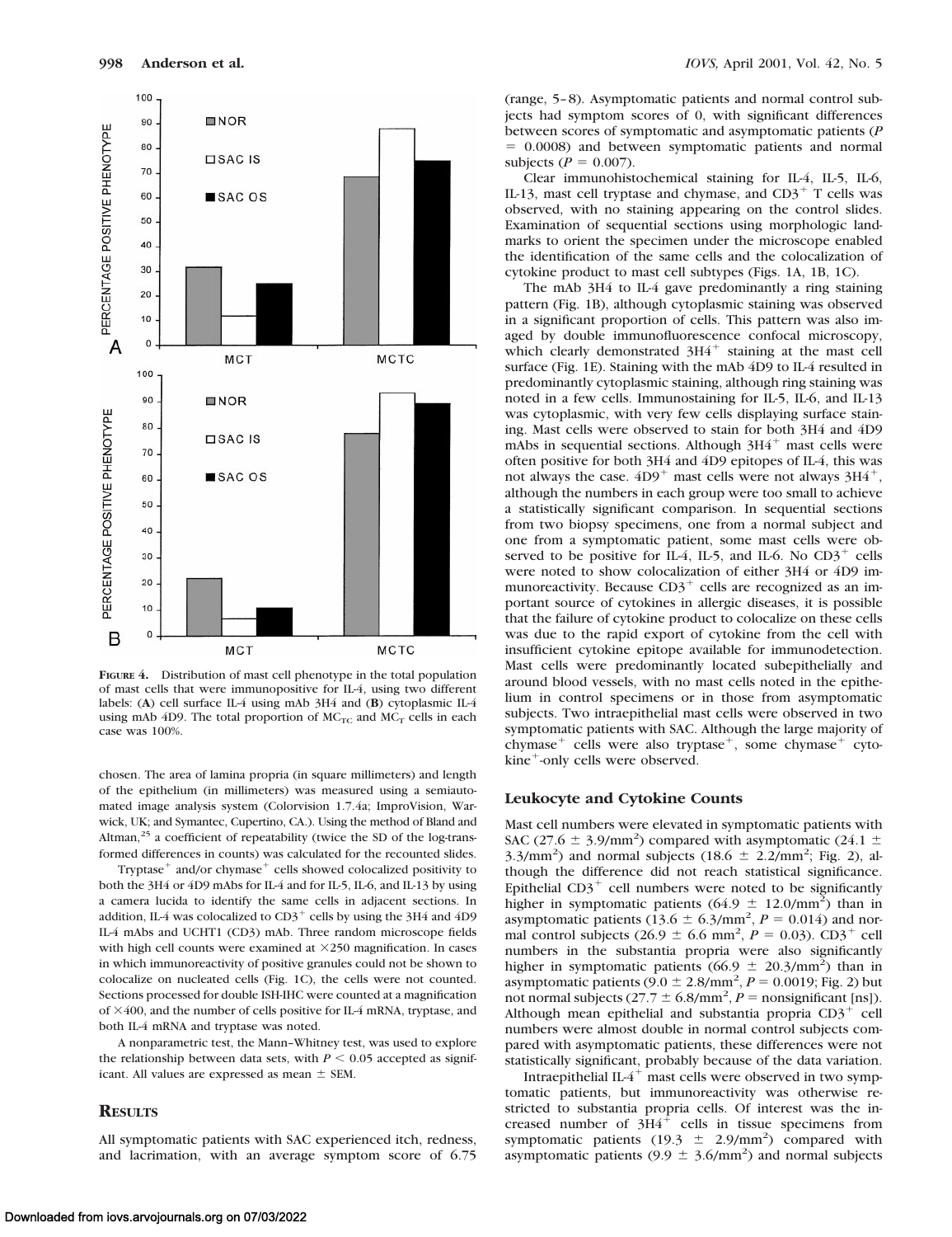

**FIGURE 5.** Distribution of mast cell phenotype in the total population of mast cells that were immunopositive for IL-5, IL-6, and IL-13. Bars represent the distribution of the total population of cytokine<sup>+</sup> cells between  $MC_T$  and  $MC_{TC}$  subtypes for each patient group.

 $(11.2 \pm 1.2/\text{mm}^2; P = \text{ns})$  and the decreased number of  $4D9^+$ cells in the same specimens (9.0  $\pm$  2.9/mm<sup>2</sup> in SAC IS, 17.6  $\pm$  $3.4/\text{mm}^2$  in SAC OS,  $21.1 \pm 1.2/\text{mm}^2$  in normal tissue;  $P = \text{ns}$ ; Fig. 2). The differences in raw counts for  $IL5^+$ ,  $IL6^+$ , and IL-13<sup>+</sup> cells showed no significant differences between groups. By recounting the same slides, a coefficient of repeatability of  $3.1$  cells/mm<sup>2</sup> was calculated, indicating that the counts were reproducible and reliable.

The large majority of  $cytokine^+$  cells were mast cells (Fig. 3). This was most marked for IL-4, with which more than 90% of  $4D9$ <sup>+</sup> and 80% of 3H4<sup>+</sup> immunoreactivity was observed in tryptase $^+$  cells, irrespective of group of origin. For IL-5, IL-6 , and IL-13, the majority of cytokine $^+$  cells were also noted to be tryptase<sup> $+$ </sup>, irrespective of group of origin (Fig. 3). We did not seek to identify the minority of cytokine $<sup>+</sup>$  positive cells that</sup> were, by exclusion, neither mast cells nor  $CD3^+$  cells. No significant differences in the proportion of  $cy$ tokine<sup>+</sup> mast cells were found between the disease groups and the control group.

#### **Mast Cell Heterogeneity**

In all patient groups the majority of mast cells were of  $MC_{TC}$ phenotype, with the greatest difference noted in symptomatic subjects with SAC (79.1% MC<sub>TC</sub> versus 20.9% MC<sub>T</sub>,  $P =$ 0.0008). This difference was less marked although significant in asymptomatic patients with SAC (65.1%  $MC_{TC}$  versus 34.9%  $MC_T$ ,  $P = 0.015$ ) and normal subjects (% 71.5 MC<sub>TC</sub> versus 28.5% MC<sub>T</sub>,  $P = 0.02$ ). No statistical difference was noted between the proportions of  $MC_T$  or  $MC_{TC}$  cells between the groups.

IL- $4^+$  mast cells displayed clear phenotypic heterogeneity. Surface  $3H4$ <sup>+</sup> immunoreactivity colocalized significantly to  $MC_{TC}$  cells in symptomatic ( $P = 0.0008$ ) and asymptomatic ( $P$  $= 0.006$ ) subjects with SAC (normal subjects,  $P =$ ns; Fig. 4A), whereas  $4D9$ <sup>+</sup> immunoreactivity colocalized significantly to  $MC_{TC}$  cells in all groups (normal tissue,  $P = 0.0472$ ; symptomatic SAC,  $P = 0.0017$ ; asymptomatic SAC,  $P = 0.0008$ ; Fig. 4B). A less consistent pattern was observed for  $IL-13^+$  mast cells, with the greatest difference noted in asymptomatic SAC  $(P =$ ns; Fig. 5). IL-5<sup>+</sup> and IL-6<sup>+</sup> immunoreactivities were variable but appeared to colocalize preferentially to  $MC_T$  cells, except for IL-5<sup>+</sup> mast cells in subjects with asymptomatic SAC (Fig. 5). The differences in distribution did not achieve statistical significance.

ISH demonstrated clear labeling of cells in the conjunctival sections with no staining in the sense probe or no primary antibody controls. Double ISH-IHC (Fig. 1F) demonstrated that 75.8% of mast cells were positive for IL-4 mRNA in normal subjects with 78.7% positive in subjects with symptomatic SAC and 18.7% positive in subjects with asymptomatic SAC. The majority (62%) of IL-4 mRNA<sup>+</sup> cells in normal subjects were tryptase<sup>+</sup>, but the level decreased to  $42.5\%$  in subjects with symptomatic SAC  $(P = \text{ns})$ .

# **DISCUSSION**

In the present study we demonstrate for the first time that the human conjunctival mast cell population is heterogeneous in the pattern of  $T_H$ 2-like cytokines distributed between the MC<sub>T</sub> and  $MC_{TC}$  subsets. In particular, IL-4 and IL-13, known to drive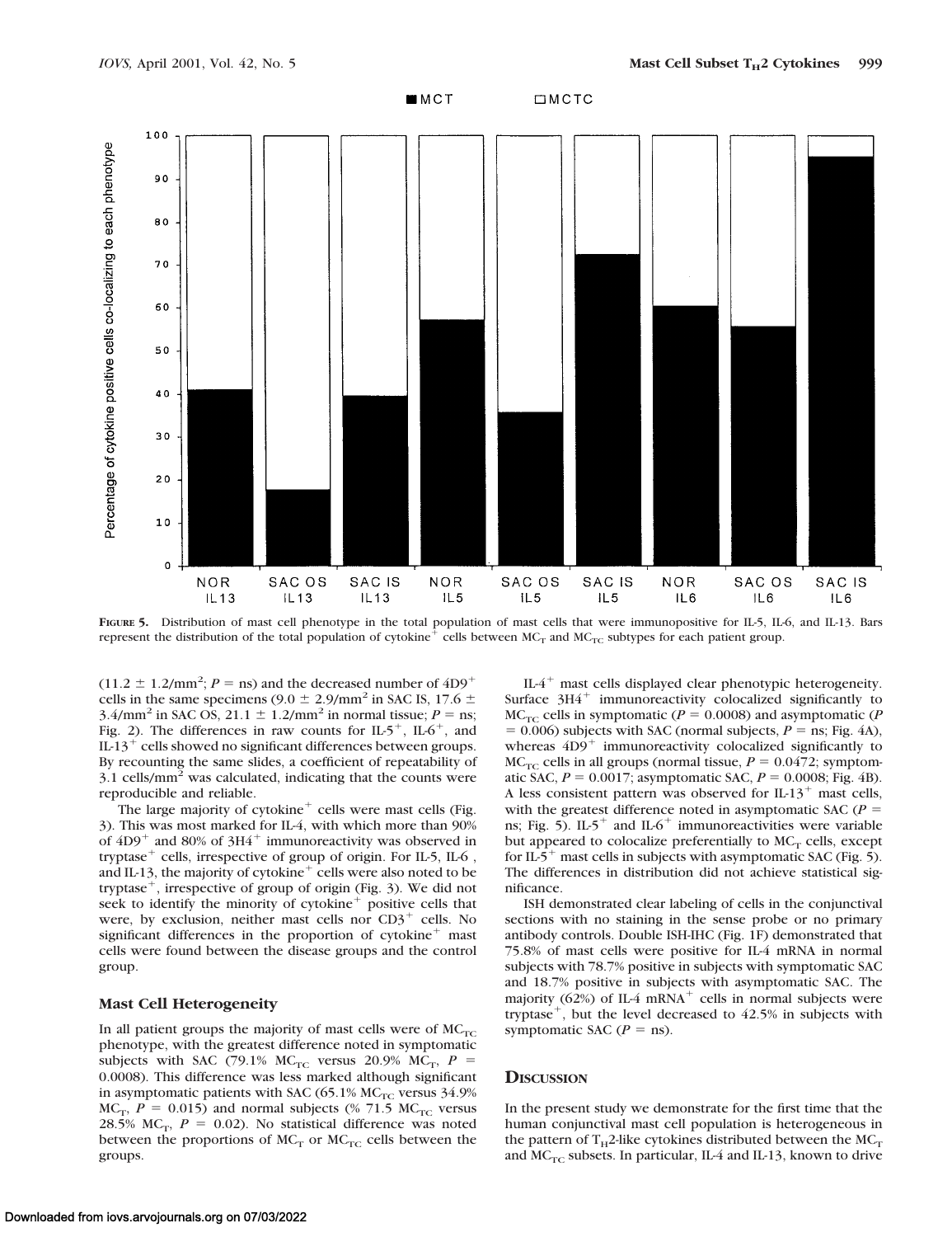$T_H$ 2-like allergic responses, were observed to immunolocalize preferentially to the  $MC_{TC}$  phenotype, whereas IL-5 and IL-6 appeared to localize preferentially to  $MC_T$  cells. These data suggest that mast cell subsets may serve different roles in atopic reactions.

Our observation of an increase in mast cell numbers during active disease was consistent with our earlier reports<sup>3,18,26</sup> and with their known role in SAC.<sup>1,2</sup> The increases in CD3<sup>+</sup> cell number in both the substantia propria and epithelium were also consistent with the observation of increased expression of the adhesion proteins intracellular adhesion molecule-1 (CD54) and vascular cell adhesion molecule-1 (CD106) whose ligands are found on T cells and granulocytes in conjunctival biopsy specimens from patients with allergic conjunctivitis.<sup>20</sup>

Although T cells are known to be an important source of cytokines in allergic diseases, they require activation and, in the case of  $T_H$ 2-like cells, priming with IL-4 before they can release it.<sup>27</sup> We observed mast cells to be the source of the large majority of IL-4, IL-5, IL-6, and IL-13 immunoreactivity, irrespective of the group from which the tissue was obtained. Because these cytokines appeared to be stored within the cytoplasmic secretory granules, it is likely that they are released during IgE-mediated stimulation, resulting in a rapid pulse of these immunomodulatory proteins into the surrounding microenvironment. By demonstrating that the large majority of  $IL4^+$  immunoreactivity and IL-4 mRNA in normal human conjunctival tissue was localized to mast cells, these results also suggest that this cell is capable of sustained IL-4 production. The presence of IL-4 was confirmed, not just by the colocalization of 3H4 and 4D9 immunoreactivity to both  $MC_T$ and  $MC<sub>TC</sub>$  phenotypes in serial sections, but also by double IHC, which demonstrated simultaneous expression of IL-4 and the unique mast cell protease marker tryptase in the same cells. In contrast, no IL-4 product colocalized to  $CD3^+$  cells, perhaps because these cells do not have the necessary structures to store sufficient cytokine for immunodetection.

We noted that IL-4 and IL-13 colocalized preferentially to the  $MC_{TC}$  subset in disease and control groups. Because IL-4 is well recognized to upregulate humoral and suppress cell-mediated immunity by stimulating the differentiation of the  $T_H2$ subset of T-helper cell,<sup>27</sup> this evidence suggests that  $MC_{TC}$  cells are capable of participating in the local regulation of IgE. It is known that mast cells can induce B-cell isotype switching to IgE synthesis through direct CD40/CD40 ligand binding and through the release of IL-4 and IL-13 independent of T-cell help.<sup>28</sup> IL-4 has also been shown to upregulate the high-affinity IgE receptor component,  $Fc \in RI\alpha$  chain, on human mast cells.<sup>29</sup> IL-5 and IL-6 appeared to colocalize to the  $MC<sub>T</sub>$  subset although the difference in distribution was less marked, and IL-5 and IL-6 cell counts were low in all groups including symptomatic patients. Because  $MC<sub>T</sub>$  cells remained in the minority among mast cells in all groups, the low levels of IL-5 and IL-6 immunoreactivity appeared to be consistent with the mild nature of SAC compared with chronic allergic eye diseases in which IL-5–driven eosinophil activation plays a central role.

The preferential distribution of  $T_H$ 2-like cytokine immunoreactivity between  $\mathrm{MC}_\mathrm{TC}$  and  $\mathrm{MC}_\mathrm{T}$  cells observed in this study supports the hypothesis that these subsets may play different roles during physiological or pathologic conditions. Both 3H4 and 4D9 mAbs to IL-4 displayed a significant preferential colocalization to the  $MC_{TC}$  subset. The ring staining pattern observed with mAb 3H4 may have reflected cell surface cytokine possibly in the process of release. This would be in agreement with the observed increase in  $3H4$ <sup>+</sup> cells in symptomatic patients compared with control subjects. The number of cytoplasmic  $4D9$ <sup>+</sup> cells declined in symptomatic patients compared with numbers in both asymptomatic and normal control subjects, consistent with cytokine depletion during degranulation. It is possible that the 3H4 staining reflected IL-4 bound to the IL-4 receptor (IL-4R) at the cell surface, but the absence of immunoreactivity on the surface of other cells known to express the IL-4R made this possibility less likely. The high proportion of mast cells observed to express IL-4 mRNA in conjunctiva taken from symptomatic patients compared with the low proportion in asymptomatic patients suggests that induced transcription of IL-4 mRNA may play an important role in the regulation of IL-4 activity. The relatively high proportion of mast cells positive for IL-4 mRNA in conjunctiva from normal control subjects, however, suggests that cytokine storage and release from mast cell granules could also play a role in cytokine regulation. Clearly, future functional studies are needed to clarify this issue.

The findings that mast cells are an important source of the preformed conjunctival  $T_H$ 2-like cytokines IL-4, IL-5, IL-6, and IL-13 and that the distribution of these cytokines is strongly related to cell phenotype enhances our understanding of the role of the conjunctival mast cell in the local immunoregulation of SAC. As a source of IL-4 and IL-13, these observations provide a potential new mechanism for  $MC_{TC}$  cells to bias the conjunctiva toward the development of a  $T_H$ 2-like immune response before IgE-mediated activation. Although the concept of mast cell subsets based on cytokine secretory pattern has yet to be explored, the functional significance of this heterogeneity suggests different roles for  $MC_T$  and  $MC_{TC}$  cells in atopic and nonatopic disorders of the conjunctiva.

## *References*

- 1. Anderson DF, Rajakulasingham K, Holgate ST. Allergic rhinitis, nonallergic rhinitis, and ocular allergy. In: Kaplan AP, ed. *Allergy*. New York: WB Saunders; 1997:421–448.
- 2. McGill JI, Holgate ST, Church MK, Anderson DF, Bacon A. Allergic eye disease mechanisms. *Br J Ophthalmol.* 1998;82:1203–1214.
- 3. Anderson DF, MacLeod JD, Baddeley SM, et al. Seasonal allergic conjunctivitis is accompanied by increased mast cell numbers in the absence of leucocyte infiltration. *Clin Exp Allergy.* 1997;27: 1060–1066.
- 4. Abelson MB, Baird RS, Allansmith MR. Tear histamine levels in vernal conjunctivitis and other ocular inflammations. *Ophthalmology.* 1980;87:812–814.
- 5. Bisgaard H, Ford–Hutchinson AW, Charleson S, Taudorf E. Production of leukotrienes in human skin and conjunctival mucosa after specific allergen challenge. *Allergy.* 1985;40:417–423.
- 6. Butrus SI, Ochsner KI, Abelson MB, Schwartz LB. The level of tryptase in human tears: an indicator of activation of conjunctival mast cells. *Ophthalmology.* 1990;97:1678–1683.
- 7. Foster CS, Rice BA, Dutt JE. Immunopathology of atopic keratoconjunctivitis. *Ophthalmology.* 1991;98:1190–1196.
- 8. Tuft SJ, Cree IA, Woods M, Yorston D. Limbal vernal keratoconjunctivitis in the tropics. *Ophthalmology.* 1998;105:1489–1493.
- 9. Plaut M, Pierce JH, Watson CJ, Hanley–Hyde J, Nordan RP, Paul WE. Mast cell lines produce lymphokines in response to crosslinkage of Fc epsilon RI or to calcium ionophores. *Nature.* 1989; 339:64–67.
- 10. Irani A-MA, Schwartz LB. Mast cell heterogeneity. *Clin Exp Allergy.* 1989;19:143–155.
- 11. Irani AA, Schechter NM, Craig SS, DeBlois G, Schwartz LB. Two types of human mast cells that have distinct neutral protease compositions. *Proc Natl Acad Sci USA.* 1986;83:4464–4468.
- 12. Bradding P, Feather IH, Howarth PH, et al. Interleukin 4 is localized to and released by human mast cells. *J Exp Med.* 1992;176: 1381–1386.
- 13. Bradding P, Feather IH, Wilson S, et al. Immunolocalization of cytokines in the nasal mucosa of normal and perennial rhinitic subjects. The mast cell as a source of IL-4, IL-5, and IL-6 in human allergic mucosal inflammation. *J Immunol.* 1993;151:3853–3865.
- 14. Moller A, Lippert U, Lessmann D, et al. Human mast cells produce IL-8. *J Immunol.* 1993;151:3261–3266.